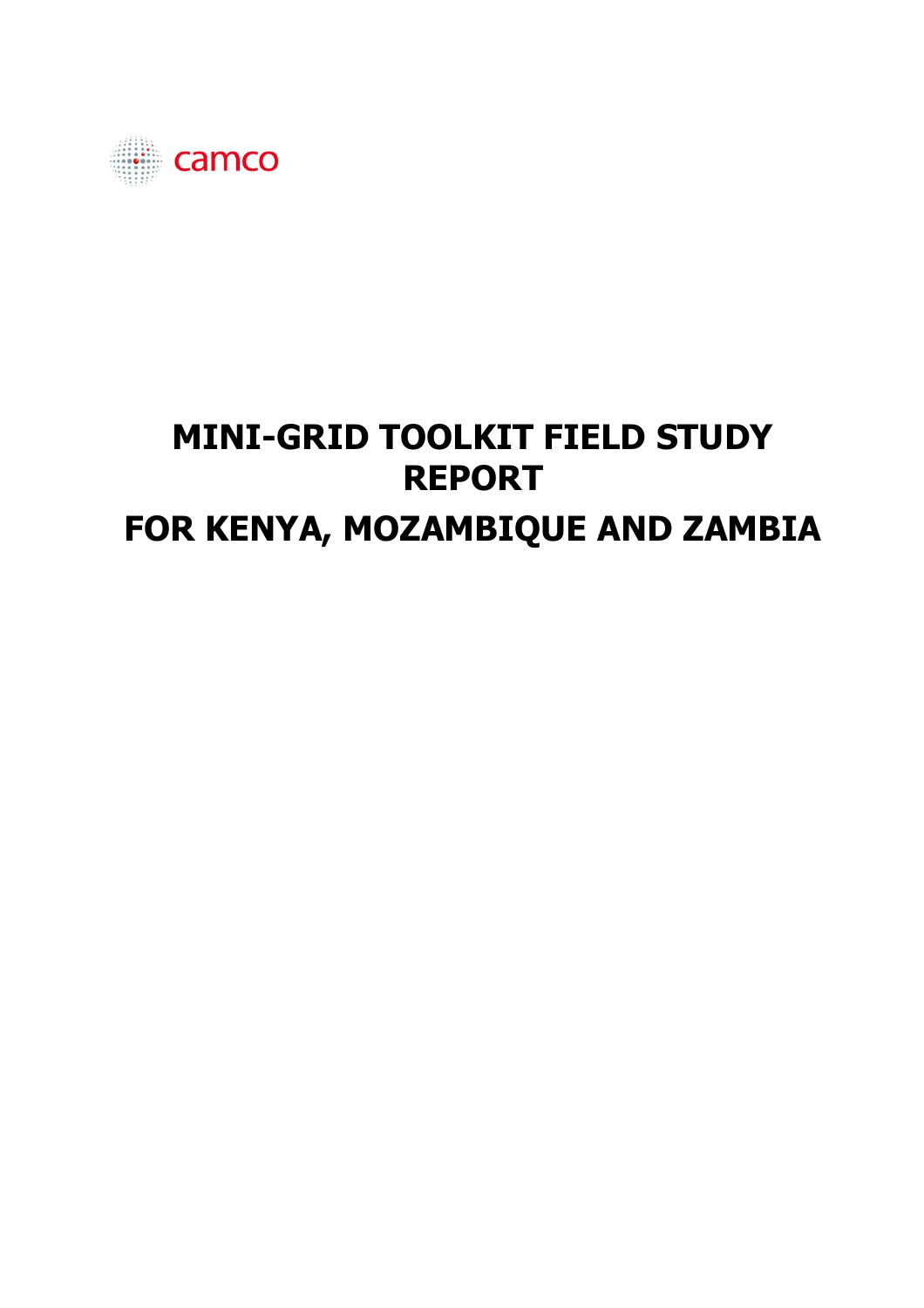## Table of Contents

| 1             |                                                  |  |
|---------------|--------------------------------------------------|--|
| $1.1\,$       |                                                  |  |
| 1.2           |                                                  |  |
| $\mathcal{P}$ |                                                  |  |
| 2.1           |                                                  |  |
| 2.1.1         |                                                  |  |
| 2.2           |                                                  |  |
| 2.2.1         |                                                  |  |
| 2.3           |                                                  |  |
| 2.3.1         |                                                  |  |
| 3             |                                                  |  |
| 3.1           | Kenya enabling policy and legislation framework9 |  |
| 3.2           |                                                  |  |
| 3.3           |                                                  |  |
|               |                                                  |  |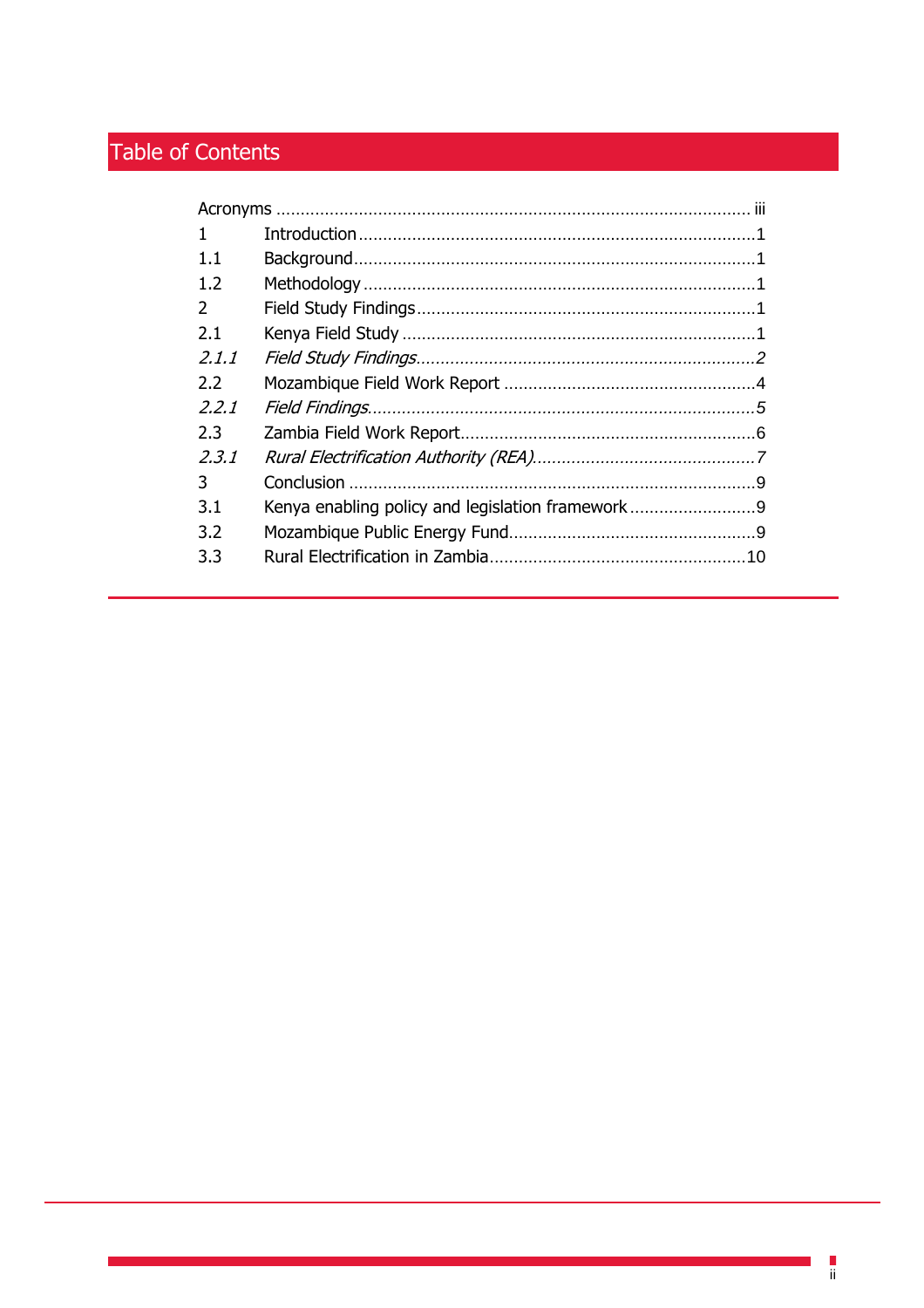## <span id="page-2-0"></span>Acronyms

| <b>ACP</b>   | Africa, Caribbean and Pacific                       |
|--------------|-----------------------------------------------------|
| ACP-EC       | African, Caribbean and Pacific - European Community |
| <b>ERC</b>   | <b>Energy Regulatory Commission</b>                 |
| EU           | European Union                                      |
| <b>FUNEA</b> | Fundo de Energia                                    |
| <b>KPLC</b>  | Kenya Power and Lighting Company                    |
| <b>MDGs</b>  | Millennium Development Goals                        |
| <b>REA</b>   | <b>Rural Electrification Authority</b>              |
| <b>ZCCM</b>  | Zambia Consolidated Copper Mines                    |
| <b>ZESCO</b> | Zambia Electricity Supply Corporation               |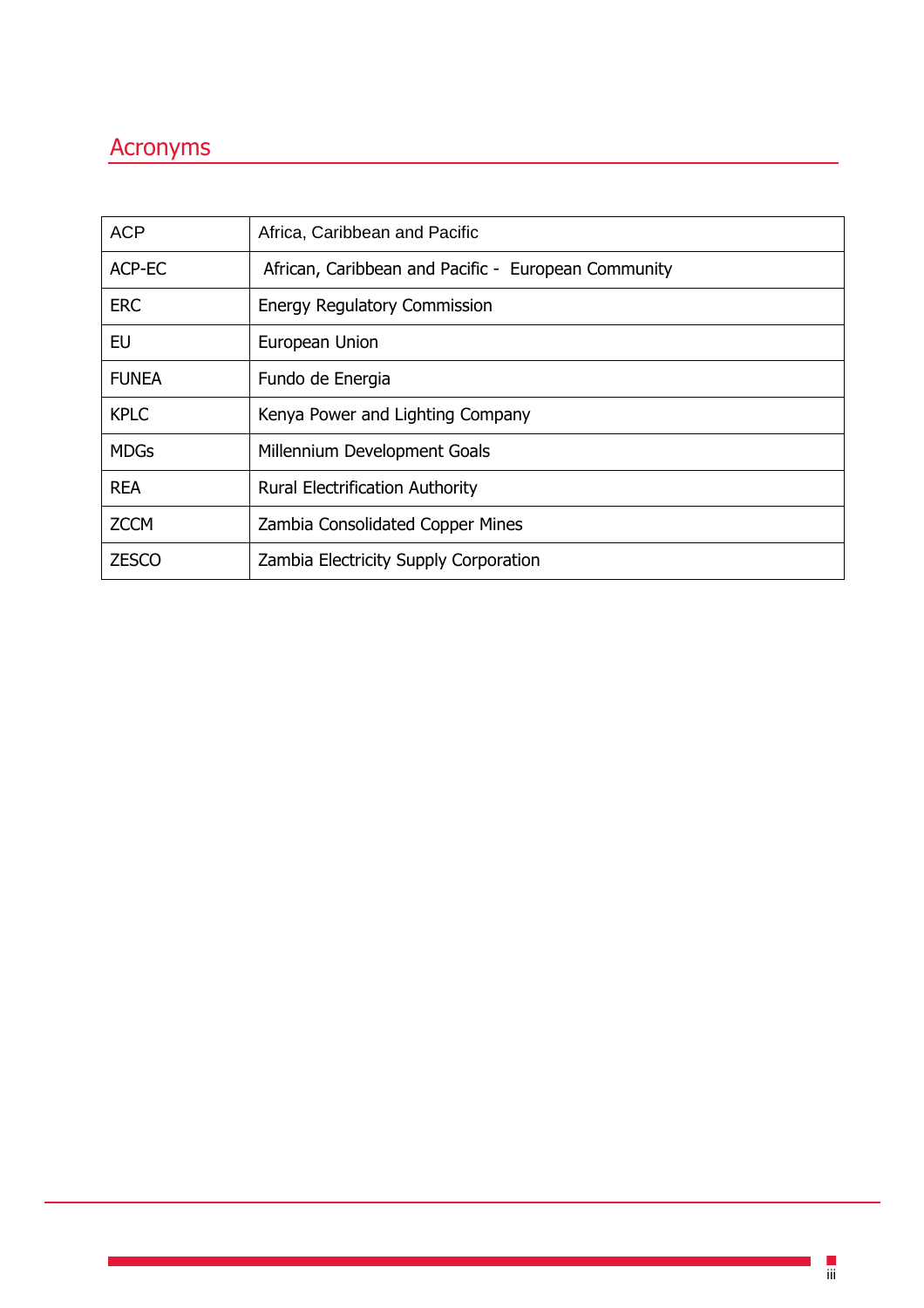## <span id="page-3-0"></span>1 Introduction

#### <span id="page-3-1"></span>**1.1 Background**

Despite inadequate, weak or poor policy and legislative frameworks, mini-grids are being developed in a select number of African, Caribbean and Pacific (ACP) countries. Some of these mini-grids have been successful because of a number of factors including – government support, community support, proper financing arrangement, sound and/or appropriate technology, etc.

This is a report on field studies carried out in three African countries namely: Kenya, Mozambique and Zambia. The aim of the field studies was to determine supporting policy and legislative framework that has enabled these countries to successfully implement renewable energy based mini-grids, the financing mechanisms that have been employed to enable development of such mini-grids and the ownership, operation and management structures of mini-grids.

These countries were selected because: Mozambique has recorded tremendous success in the development of stand alone power plants and promotion of mini-grids in rural areas of Maputo, Sofala and Inhambane provinces through FUNEA (a publicly funded institution that provides finance to rural energy projects). Kenya has had success in implementing a mix of community owned and government owned mini-grids. Zambia has a great potential for renewable energy especially hydro, and for this reason, the country was chosen to examine how utility managed mini-grids compare to privately owned ones.

#### <span id="page-3-2"></span>**1.2 Methodology**

The case study involved actual visits to selected mini-grid sites where guided interviews were administered to relevant contact people. This method was used to gather qualitative data relating to how mini-grids were initiated, and managed, who is included/excluded and why; users' perception on quality, reliability and adequacy of electricity services provided, etc.

Respondents included community leaders and users at the local level while at the regional/national level data was gathered from relevant government institutions (Rural Energy Authorities and national utilities)

## <span id="page-3-3"></span>2 Field Study Findings

#### <span id="page-3-4"></span>**2.1 Kenya Field Study**

Kenya is a country in east Africa with a population of 38million people. It covers a geographical area of 580367 sq KM. The country is endowed with various renewable energy resources such as geothermal, hydro, solar and biomass. It is one of the countries in Africa where rural electrification is rapidly growing. Statistics from the Rural Electrification Authority (REA) indicate

1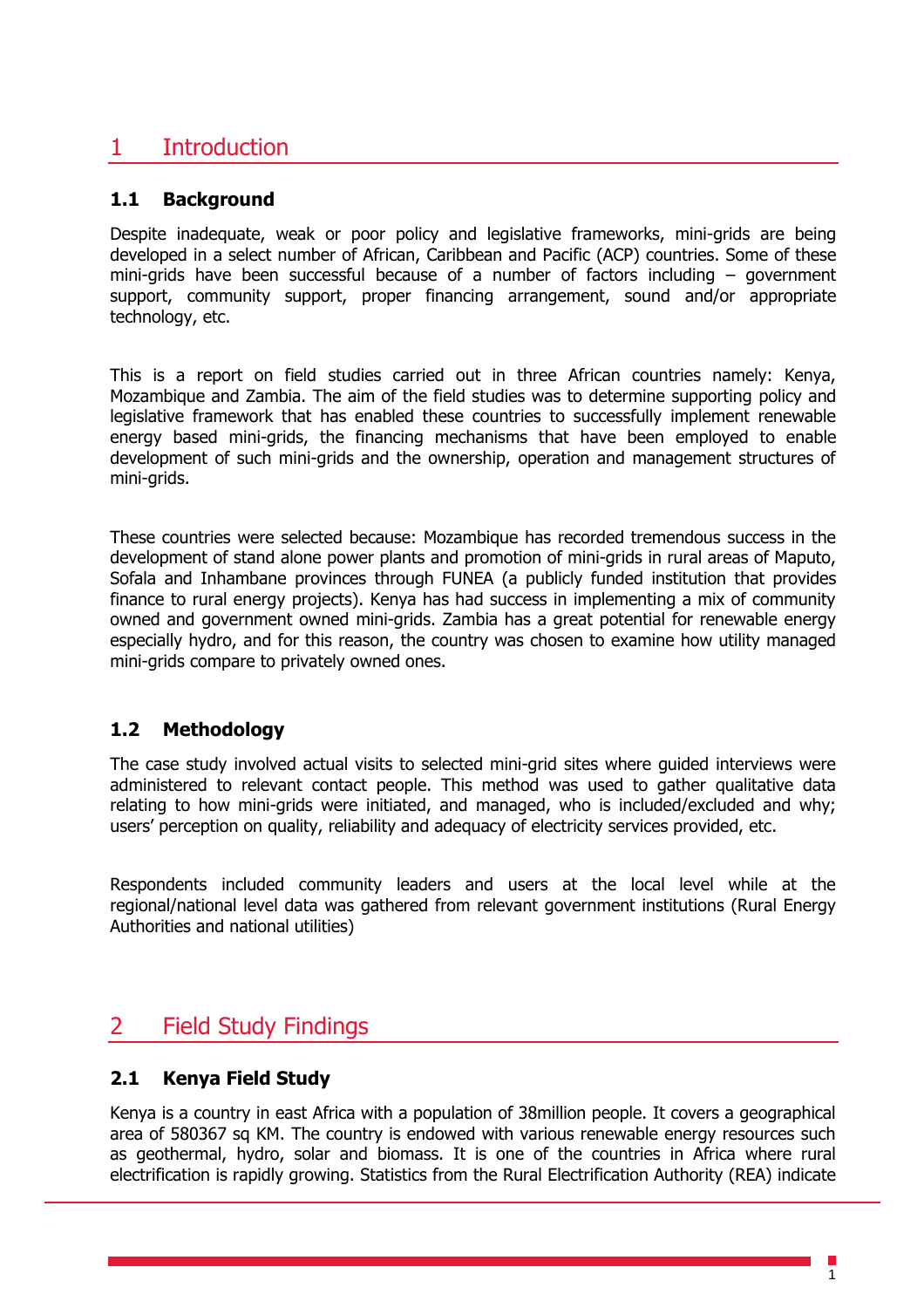that, currently, there are 127 rural electrification projects in the pipeline, out of which funding for 22 projects has already been approved. The REA has adopted in many of these projects, decentralized generation and distribution systems (mini-grids). Besides rural electrification projects by REA, there are other projects being initiated and run by communities in various parts of the country.

It is under this backdrop that Camco set out a field study with the aim of establishing:

- a) The forms of ownership of the various mini-grid projects in the country
- b) Operation and management of the mini-grids
- c) Tariff regimes being applied
- d) Sources of funding of the mini-grids
- e) Sizes of the mini-grids in terms of the number of households/individuals served
- f) The enabling policy and legislation framework

The case study was carried out in five mini-grid/micro-grid projects namely: Kathamba, Thima, Tungu Kabiri, Mpeketoni and Kipini. These projects are based in two regions, Mt. Kenya Region and Coastal region. These mini-grids were chosen because they were the pioneering projects, and Camco has been involved with Kipini community from inception.

#### <span id="page-4-0"></span>**2.1.1 Field Study Findings**

#### **Ownership**

The results from the studies indicate that there are two form of ownership of mini-grids. Community ownership as is the case in Kathamba, Tungu kabiri, Thima and Kipini mini-grid, and government owned mini-grids as is the case in Mpeketoni, Lamu and many other mini-grids under REA.



(Community owned mini-grid –Kipini)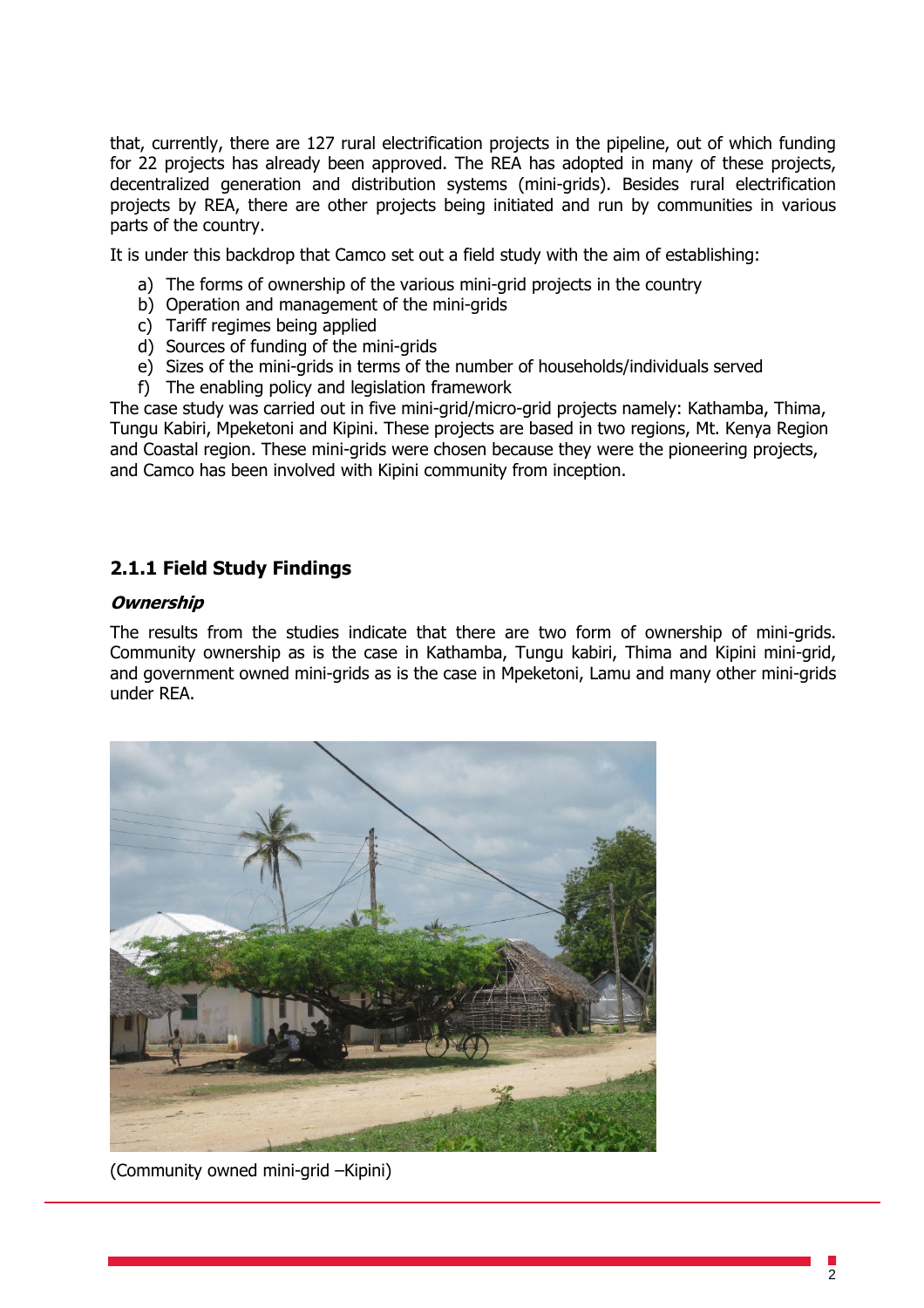#### **Operation and management**

In all the community owned mini-grids studied (Thima, Kathamba, Tungu kabiri and Kipini); the community is responsible for the operation and maintenance of the whole system, from generation to transmission and collection of dues. The communities have management committees comprising of a chairman, vice chairman, a treasurer and an operations manager responsible for technical operation of the whole system. Members in the management committee are elected by the community members.

The government owned mini-grids on the other hand are operated and managed by the Kenya Power and Lightning Company (KPLC), the national transmission and distribution company. This is the case with the Mpeketoni mini-grid. The government owns the whole system but the operation and management is done through KPLC. KPLC manages the generation, transmission, distribution of power and the collection of levies.

#### **Tariffs**

Each of the projects in the study applied its own tariffs, which can be grouped into two main categories:

- a) Flat rate tariff regime in this tariff, members pay a fixed fee for the energy used. In the case of Thima and Kathamba, the power is sold in packages. For Thima, packages are measured in watts (15w, 30w and 45w costing Ksh.100, Ksh.150 and Ksh.250 respectively); Kathamba on the other hand has two packages (one package that powers two lights costing Ksh.50 and two packages that can power three lights and Black and White TV costing Ksh.80). Kipini mini-grid also applies a flat rate tariff but the members are charged on a daily basis.
- b) Invoicing/billing under this regime the power consumer/household is invoiced for the energy used at the end of every month. The consumers/households are charged for every unit of energy used. One unit is equivalent to 1 kilowatt hour (kWh). This is the case with all mini-grids owned by the government. For example in the Mpeketoni minigrid, consumers pay Ksh.2 per unit plus the standing charges.

#### **Sources of funding**

The study established that community owned mini-grids are generally initiated by local communities because of their desire to have electricity for lighting. The initial capital is usually raised through contributions from community members interested in the project.

In most of the mini-grid projects, the communities' efforts are augmented by donor support which comes in form of (i) technical support e.g. the Kathamba micro-hydro, or (ii) equipment as was the case in Kipini where the Norwegian Church Aid (NCA) provided transmission lines, poles and metering equipment. Other community mini-grids such as the Kipini project have tried to access CDF funds, although the funding provided was insufficient.

Funding for government owned mini-grids comes through the REA which is mandated to manage the Rural Electrification Programme Fund. The fund consists of:

a) Levies from electricity sales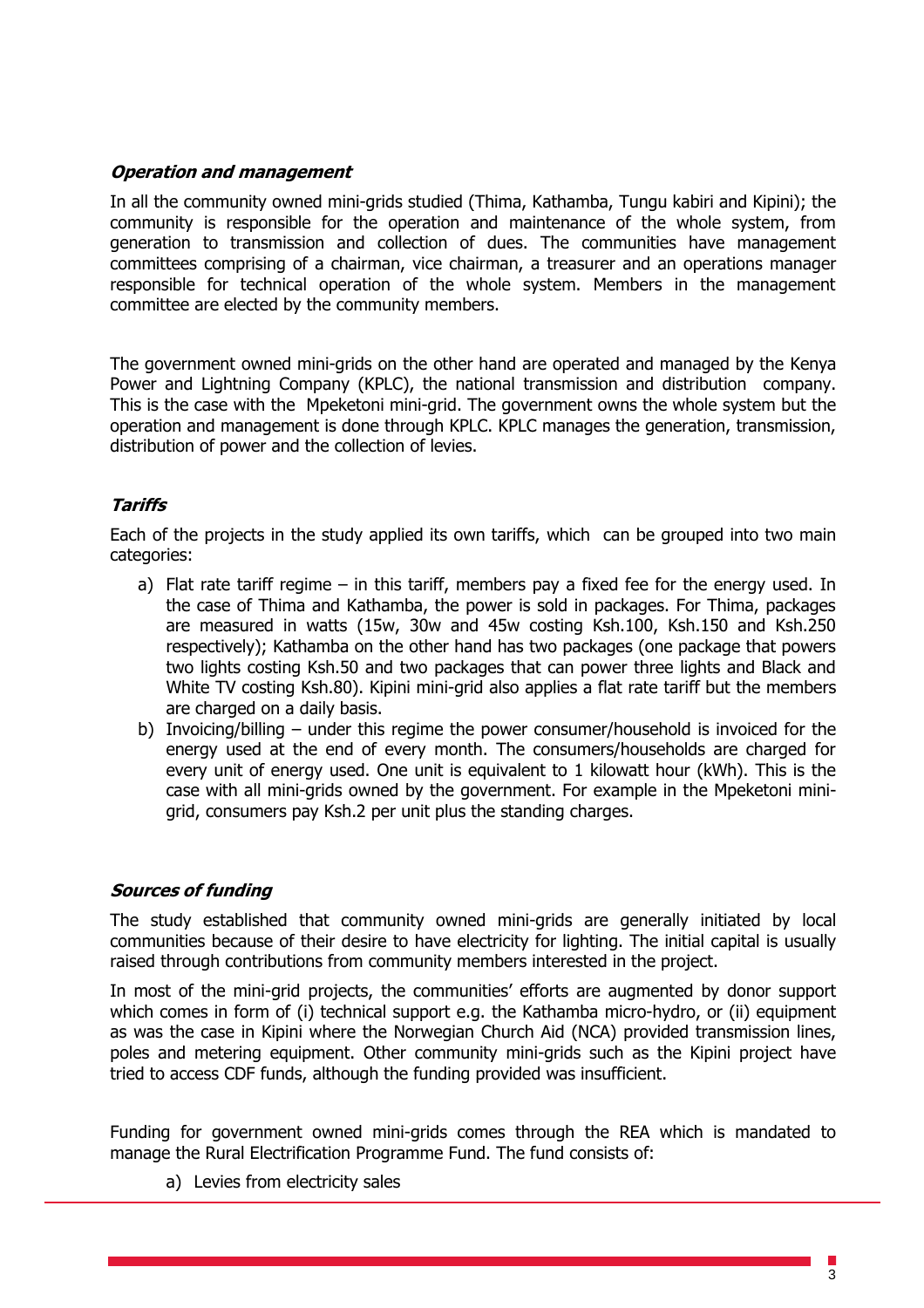- b) Fees and other charges levied by the ERC according to the energy Act
- c) Fund appropriated by Parliament for the purpose of rural electrification;
- d) Donations, grants and loans; from multilateral organizations
- e) All other moneys lawfully received or made available for the programme as the Minister may approve.

#### **Adequacy, quality of power and number of house hold served (Sizes of mini-grids)**

Kathamba and Thima micro-hydros currently serve 55 and 115 households respectively. However, power supply is limited and therefore limited application. The power generated is mainly used for lighting, although some households also use it to power their radios. Inadequate power supply is a common scenario for many other community-owned mini-grids, though Kipini mini-grid presented a different kind of power limitation. For Kipini, members are allowed to use power for all the major applications such as lighting, powering electronic items, ironing etc. However, the power supply is limited to 4.5 hours a day; the mini-grid serves 120 households. Due to inadequate funding, most community owned mini-grids have poor generation, transmission and distribution equipment yet they have a great potential to enhance rural electrification.

Government owned mini-grids on the other hand supply power the same way the central grid does and face the same challenges like the central grid. The Mpeketoni mini-grid supplies power to about 371 consumers including small industries, schools, a hospital and other institutions.

#### <span id="page-6-0"></span>**2.2 Mozambique Field Work Report**

Mozambique is located in south-east Africa and borders the United Republic of Tanzania, Malawi, Zambia, Zimbabwe, South Africa, Swaziland, and the Indian Ocean. It has a coastline of nearly 2,750km. The country is divided into eleven provinces (from south to north): Maputo, Maputo city, Gaza, Inhambane, Manica, Sofala, Zambézia, Tete, Nampula, Niassa, and Cabo Delgado. It has a total area of 801,590 sq km of which 784,090 sq km is land and 17,500 sq km is water. The July 2009 population estimate for Mozambique is 21,669,278, and the population density is estimated to be 28 people per sq km.

The country is endowed with huge energy resources. The Cahora Bassa dam is one of the largest hydropower installations in Africa generating 2,075 MW, though 90% of the power is exported to South Africa. Despite Mozambique's huge production of electricity, only about 5% of households have access to electricity and 85% of all energy needs are covered by traditional fuels, mainly wood and charcoal. Most Mozambique's poor people live without the comfort and services associated with modern energy. In its National Strategy to combat poverty, the Government of Mozambique has identified the energy sector as one of the main areas for investment.

The field study in Mozambique was carried out in order to document and firm up progress made, factors influencing success and other issues that impacts on sustainability of an energy fund Fundo de Energia, FUNAE, which is a public funded institution set up by the Electricity Law of 1997. FUNAE's aim is to provide finance to rural energy projects and had allegedly recorded tremendous success in the development of stand alone and promotion of mini-grids in rural areas of Maputo, Sofala and Inhambane provinces.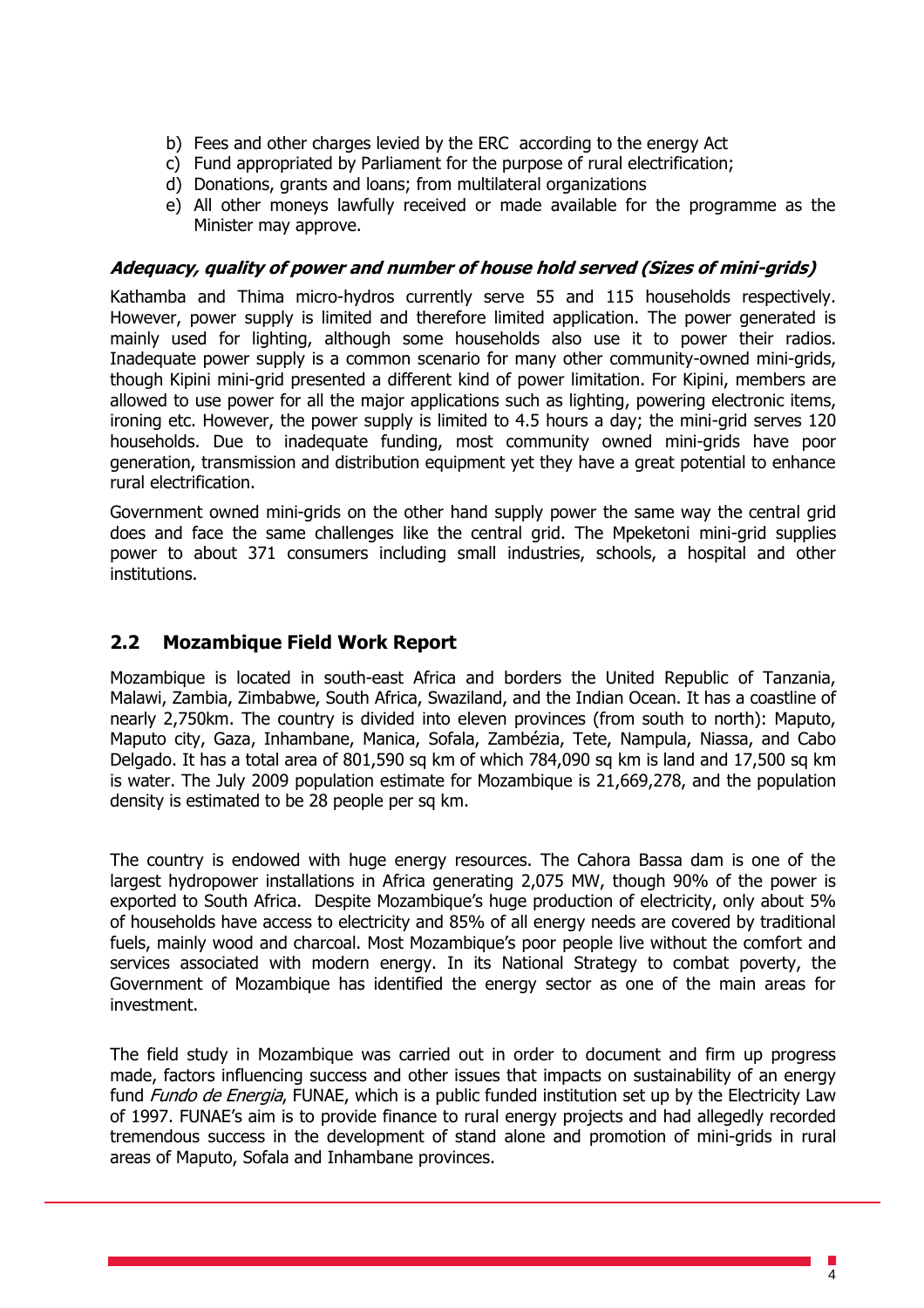Field work took place during the month of October 2009, which coincided with election period. Structured interviews were held with an outgoing Member of Parliament who sits on the Parliamentary committee on Economic and Social; the Director General of FUNAE and a focus group meeting with technical staff. A visit was also made to some of the beneficiaries of FUNAE.

#### <span id="page-7-0"></span>**2.2.1 Field Findings**

#### **Fundo de Energia, FUNAE**

To develop energy resources, the Mozambique Government created an energy fund (FUNAE) under the Electricity Law of 1997 Law number 21/97. FUNAE is a publicly funded institution that provides finance to rural energy projects. FUNAE is managed by a Board of Directors drawn from the Ministries of Finance, Agriculture, Industry & Commerce and Energy. Private sector and civil society are not represented on this Board. This is of concern to critics of FUNAE including the interviewed Member of Parliament who felt that FUNAE could have operated more efficiently and effectively had it incorporated private sector and civil society on its board membership.

FUNAE has 61 employees, 80% have technical background whereas the rest have administrative, managerial skills as well as the support staff. Its Mission is to "*promote access* to energy in a sustainable and rational way that contributes for the Economic and Social Development of the country." while the Vision is to " Become the reference institution in the dissemination and promotion of alternative forms of energy and in the rural electrification."

FUNAE receives funding from three main sources: E-Marked Revenues which is a levy collected from other utility companies, huge industrial consumers as well as consumers of electricity. The levy depends on consumption. Higher consumption therefore attracts a steeper levy. It is also allocated funds from the State Budget, while the rest of the funds is sourced from donors and development partners.

FUNAE funds the development of the following energy activities/projects: - generator sets and small grids; distribution of fuel; mini hydro; biomass energy development; solar PV electrification and productive uses of energy.

The criterion that FUNAE applies in funding a project in a particular region is this: that the national grid shall not reach the region in at least the next five years.

#### **Ownership and Implementation of FUNAE Funded Projects**

FUNAE, with the support of local authorities and local leaders, nominates a management commission to take care of the systems. The role of this commission is to do the maintenance of the systems and to collect monthly fees paid by households. The management commission deposits the funds collected in a specific account designated for the project.

5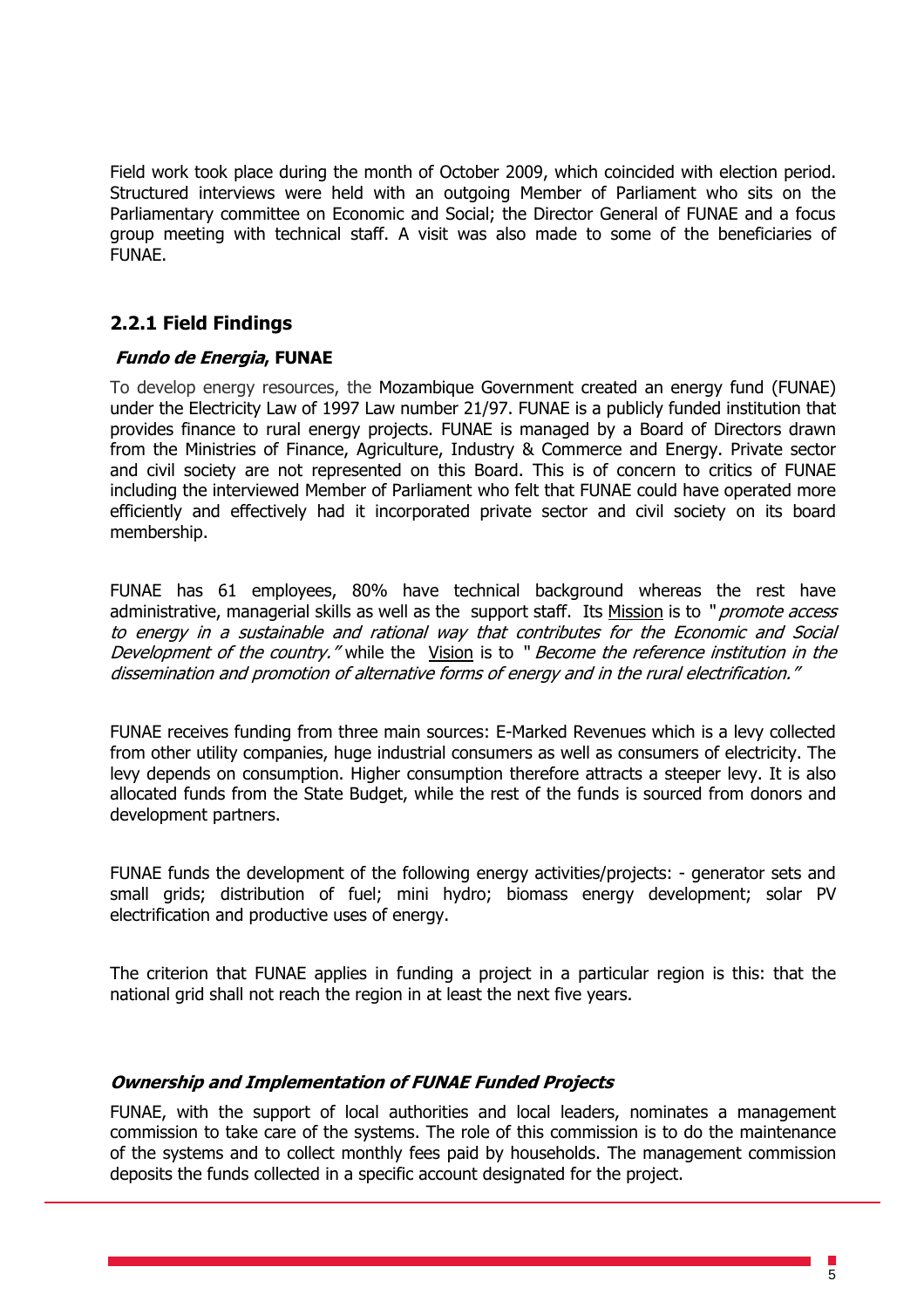#### **Challenges facing FUNAE**

The main challenge is the need for more funding. Funding does not match activities. As activities increase, the need to hire more personnel and train local people increases. As such there is a need for more funding every year.

Spare parts and maintenance of systems in local areas, time lag between inception and implementation of projects are also some of the main challenges. FUNAE is working with dealers to ensure that they can source spares and train local technicians to maintain systems. With regard to time lag, the management is working to reduce it to reduce the period between inception and implementation to six months.

The few beneficiaries interviewed corroborated the above, citing lack of maintenance as one of the main problems facing FUNAE projects. It was however, not clear how beneficiaries, especially individuals, were selected. The two interviewed coincidentally happened to work with the Ministry of Energy.



PV systems in Muxúngue Rural Clinic in Sofala, Mozambique

#### <span id="page-8-0"></span>**2.3 Zambia Field Work Report**

Zambia is a landlocked country, located in Central and Southern Africa, with 8 neighbours. It has significant land (752,000 square Km), mineral and water resources and a population of about 10 Million people. It has substantial, albeit undeveloped renewable energy resources. Proven coal reserves are estimated at 30 million tones with several hundred million tones of probable reserves. However despite substantial water resources and a hydro potential of 6000 MW, the country has an installed capacity of about 1,700 MW. Hydroelectric plants represent 92% of the installed capacity and accounts for 99% of electricity production. The current rate of access to electricity is only 22% at the national level and a meagre 3% in rural areas. The Government's goal is to increase the rural electrification rate to 51% by 2030. The electrical power sector in Zambia is dominated by ZESCO, a state owned utility company that owns most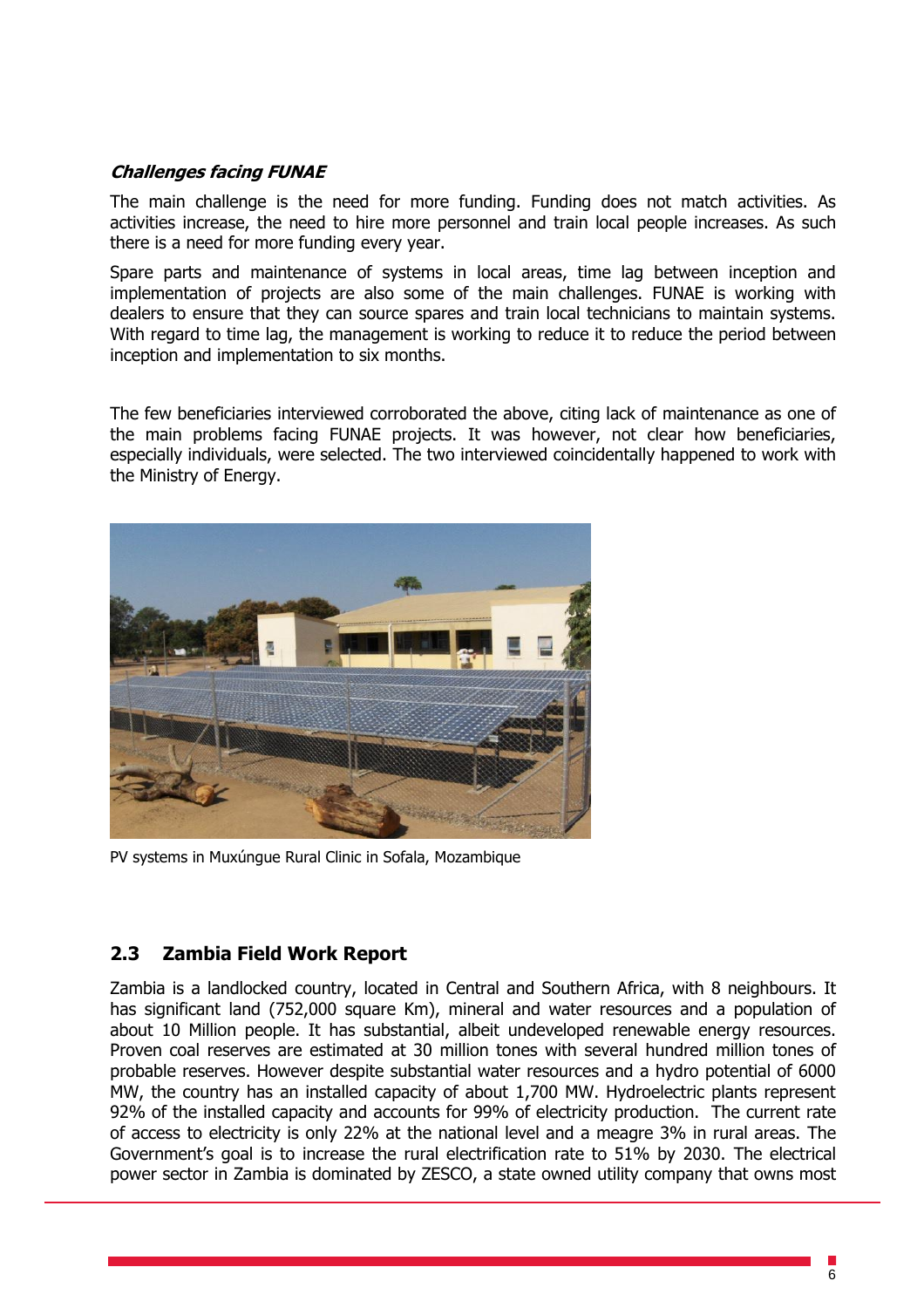of the generation, transmission and distribution infrastructure including small hydro and most of the isolated diesel plants.

In 2008, Zambia signed a US\$75 million project financing agreement with the World Bank. The funds are aimed at increasing access to electricity services and improving efficiency and the quality of the country's electricity distribution system through the Increased Access to Electricity Services. Zambia is striving to achieve its national vision of becoming a middle income economy by 2030. Modern energy is crucial in achieving this vision and as such the government is providing rural electrification grants to the Rural Electrification Authority (REA) for grid extension, installation of mini power grid systems as well as installation and maintenance of solar photovoltaic systems for public facilities. Strengthening the capacity of private sector developers to undertake investments in rural areas in renewable energy is also prioritized.

The Government has also received funding from ACP-EC Energy Facility of the European Union (EU). The main goal of the project is to achieve increased access to electricity in rural areas in order to stimulate economic activities and improve social services.

The energy facilities have three main components which include (i) Grid extension; (ii) Mini hydro development; and (iii) Solar Photovoltaic Systems and Biomass. It is envisaged that the project will contribute to the expansion of electricity infrastructure as part of the overall national rural development agenda. This will ultimately contribute to the achievement of sustainable development and fulfilment of the UN Millennium Development Goals (MDGs) within the framework of the EU Energy Initiative.

The field visit involved meeting with the Parliamentary Committee on Energy and Natural Resources, officials of the Rural Electrification Authority (REA) and a field visit to Lunsemfwa Mini Hydro station. The main aim of the field work was to determine the success and mode of operation of REA.

#### <span id="page-9-0"></span>**2.3.1 Rural Electrification Authority (REA)**

As a way of fast-tracking rural electrification, the Zambia Government established REA through an Act of Parliament in 2003 and mandated it to provide electricity infrastructure to all rural areas for increased access to electricity in order to contribute to improved productivity and quality of life for all Zambians. In order to ensure successful project implementation and sustainability, REA encourages community participation.

**REA's VISION** is Electricity for all Rural Areas by the year 2030 and the **MISSION** is to provide Electrical Infrastructure to all Rural Areas.

To achieve this, REA undertakes community sensitization programmes in areas targeted for electrification so that key stakeholders at the community level are educated on issues such as operations of REA, productive uses of electricity, safety, internal wiring and HIV/AIDS.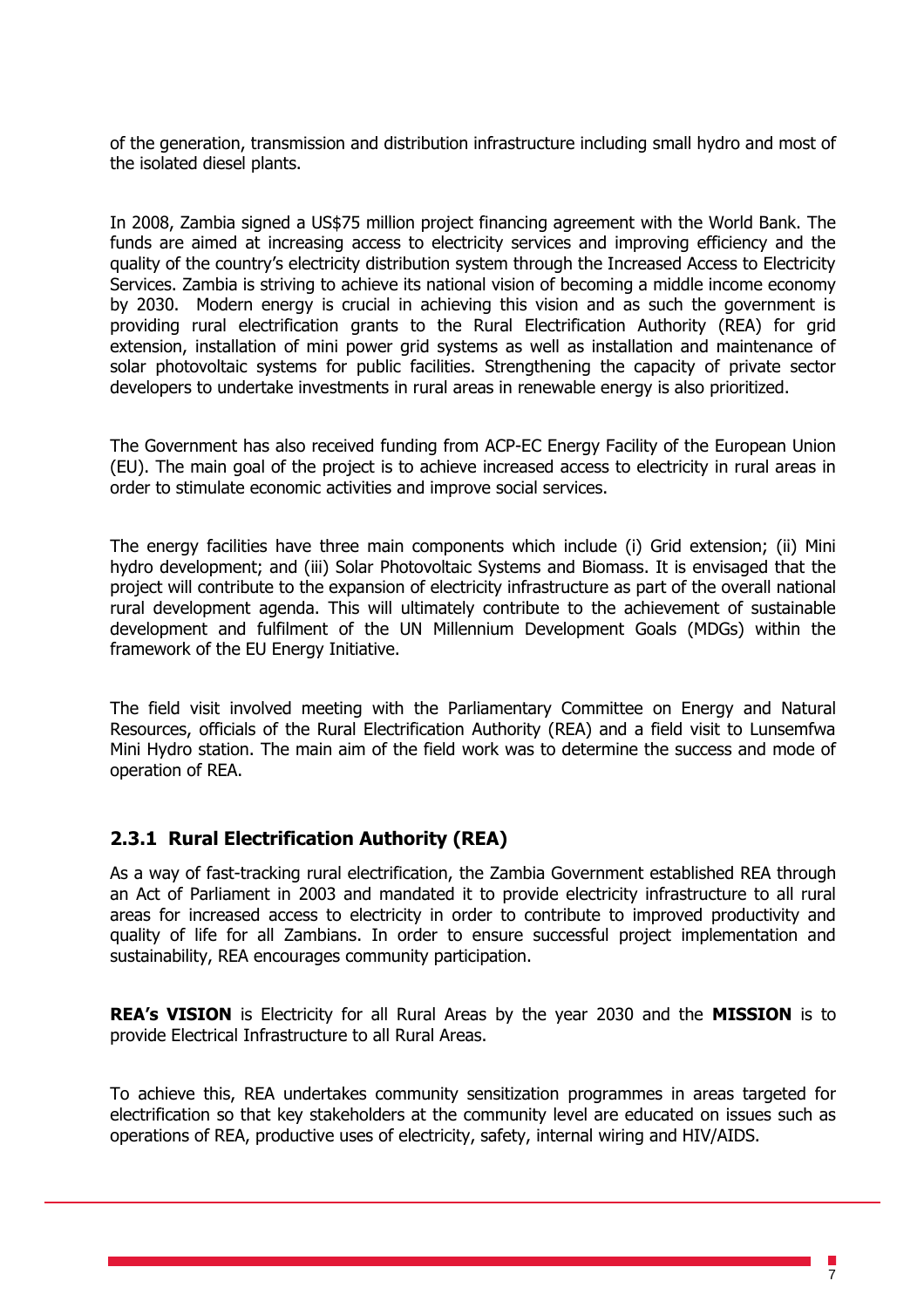A typical sensitization programme starts with courtesy visits on key stakeholders in the project area such as Government or traditional leaders, depending on the project area. Once the key stakeholders are engaged, community sensitisation meetings are organised where REA engages members of the community in an exchange of information and ideas. The sensitization meetings are often very interactive and offer learning opportunities for both the community and REA.

Community sensitization culminates into the formation of community committees composed of individuals from within the community who work closely with REA during project implementation.

The Board of Directors for the Rural Electrification Authority (REA) approved the 2009-2013 Strategic Plan whose theme is Enhancing Economic Growth and Diversification through Rural Electrification. In line with the theme, the implementation of the rural electrification programme will be focussed on among others:-

- Procurement, delivery and installation of Solar Energy Systems for lighting and water pumping at identified Social Institutions in remote rural communities countrywide.
- Feasibility study on Chavuma Falls Mini-hydro project on the Zambezi River in Chavuma District of North-western Province.
- Designing and packaging of Chikata Falls Mini-hydro project in Kabompo District of North-western province.
- Designing of Mumbotuta Falls Mini-Hydro project in Milenge District of Luapula Province.

It is not very clear what the achievements of REA so far have been. The Members of Parliament whom we interviewed felt that there was need to give REA annual performance targets so that it could improve on its rural electrification rate because the renewable energy resource base was sufficient.

#### **Visit to Lunsemfwa Mini Hydro Electric Power Plant**

A visit was made to Kabale where Lunsemfwa HEP is located. Eskom Enterprises purchased a 51% shareholding in the Lusemfwa Hydro Power Company, which owns two hydropower stations at Mulungushi and Lusemfwa, Zambia, with a combined capacity of 36MW. Lunsemfwa hydro-power plants is situated about 160 km north-east of Lusaka and has provided power to Zambia Consolidated Copper Mines (ZCCM) since 1925. Originally built as run-of-river plants, these two plants were later upgraded through the construction of Mulungushi and Mita Hills Dams, respectively to regulate supply during the dry season.

A group of ex-ZCCM managers formed the Lusemfwa Hydro Power Company in order to bid for the two hydro stations in 1999 when the Zambian Government put them up for sale as part of its privatization programme. The acceptance of the ex-ZCCM bid by the Zambian Privatization Agency was on condition that sufficient finance was raised and that a credible technical partner with operational and maintenance experience was brought in.

Eskom Enterprises was approached in this regard. Eskom Enterprises duly struck a deal to with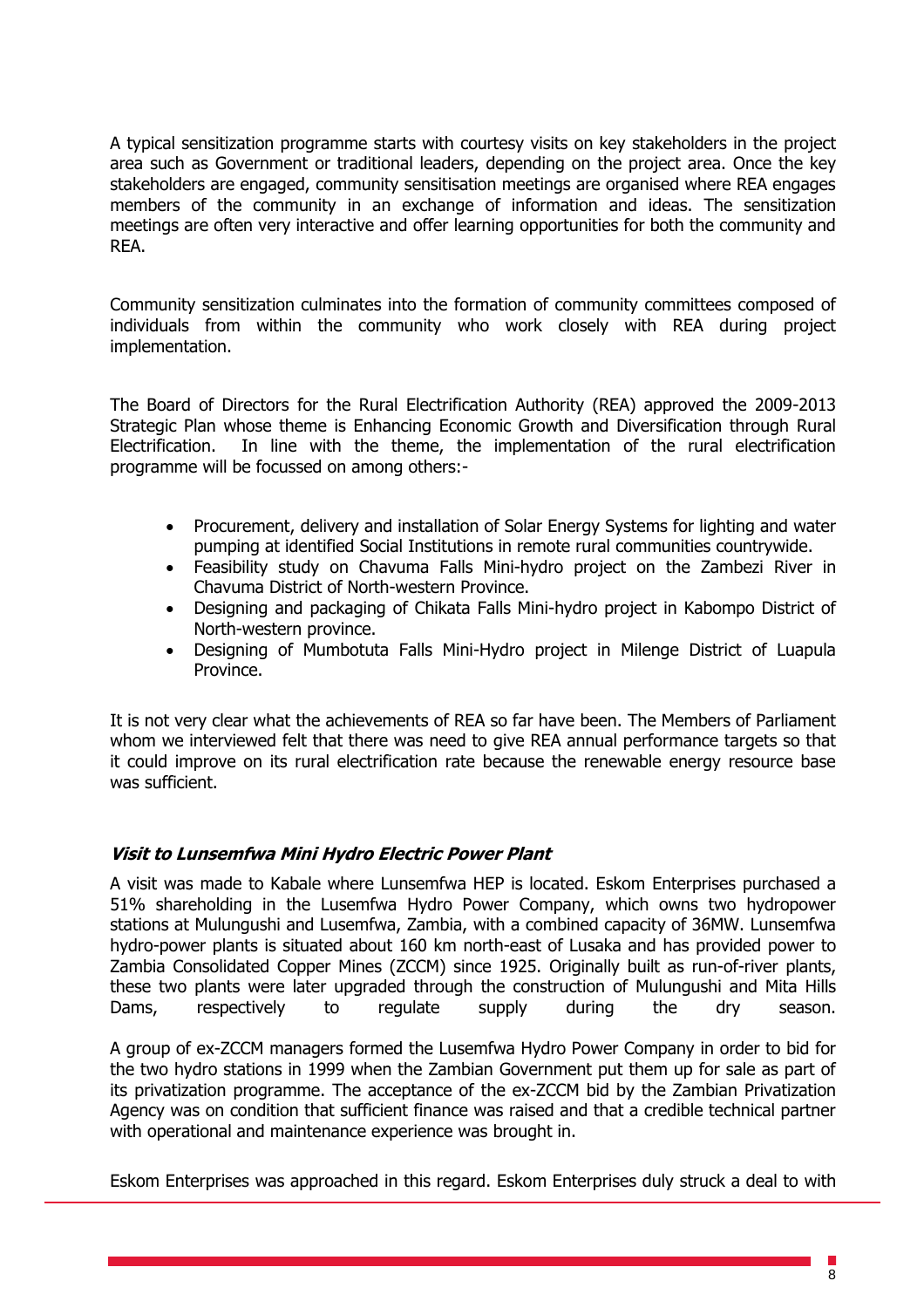ex-ZCCM to acquire a 51% share in the company, with the ex-ZCCM holding the remaining 49%; a deal, which was accepted by all the parties involved including the Zambian Privatization Agency. Lunsemfwa is therefore managed by the ex- ZCCM managers, with technical support from Eskom.

The main challenge facing this mini hydro plant is how to directly sell power to rural communities because the existing Power Purchase Agreement (PPA) expressly states that power has to be uploaded to the grid, thus casting a doubt as to whether Lunsemfwa qualifies as a mini-grid.

### <span id="page-11-0"></span>3 Conclusion

#### <span id="page-11-1"></span>**3.1 Kenya enabling policy and legislation framework**

Kenya has had an energy policy since 2004. This policy paper led to the enactment of the Energy Act 2006 giving legal force to the policy. One of the key features of the policy is the establishment of the Energy Regulatory Commission (ERC) from its predecessor, the Electricity Regulatory Board (ERB). Rural electrification was given a new momentum through the formation of the Rural Electrification Authority (REA). Up until the establishment of REA, the rural electrification programme had been managed by the Ministry of Energy. The current Energy Act (2006) explicitly encourages private electricity distribution by communities and other interested players. This is in contrast to the previous legislation (Electricity Act, 1997) which, although it allowed private generation, did not permit distribution of electricity by private investors. Aside from simplifying and expediting the permitting process for investments below 3MW, the current Energy Act provides yet another key incentive: permission to charge tariffs that cover operating costs and yield a fair return on investment. An ability to charge tariffs that enable investors to recoup their investments has important implications for attracting private capital, thereby creating incentives and opportunities for scaling-up and replication of mini-grid systems. Through this legislation, two community micro hydro mini grids have been developed in addition to the two pilot projects initiated by Practical Action and the Ministry of Energy. Members of the Parliamentary Network on Renewable Energy and Climate Change [\(http://www.panerecc.or.ke\)](http://www.panerecc.or.ke/) have been instrumental in ensuring that mini grids are developed in their constituencies and other remote districts.

#### <span id="page-11-2"></span>**3.2 Mozambique Public Energy Fund**

Although the creation of FUNAE is said to have recorded tremendous success in the development of stand alone energy systems and promotion of min grids in rural areas of Maputo, Sofala and Inhambane provinces, concerns about the institution's efficiency and effectiveness still arise given the fact that the private sector and civil society are not party to the leadership and decision making of this public organization. The criteria for selecting projects and the need to ensure that such projects are sustainable economically and socially are yet to be put in place. All in all, there is strong evidence that the Fund has made some difference in in terms of facilitating rural electrification. However the role of Parliament and legislators concerned with energy in particular is yet to be determined.